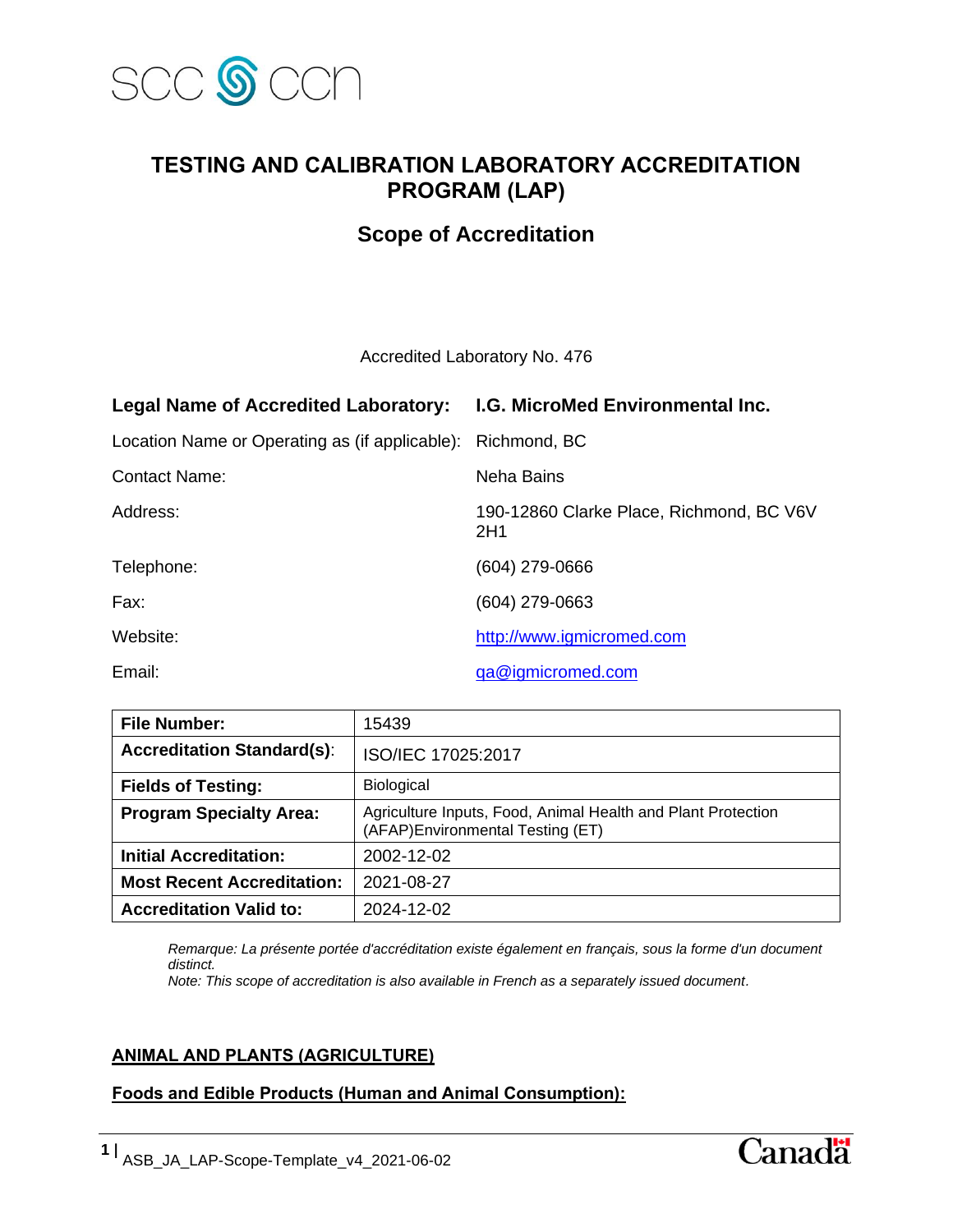

### **Dairy Products**

#### **Feeds**

#### **Meat and Edible Meat Offal**

| GDS MPX Top 7 STEC    | BioControl Assurance GDS MPX top 7 STEC, including E. coli O157:H7,         |
|-----------------------|-----------------------------------------------------------------------------|
|                       | O26, O45, O103, O111, O121, and O145                                        |
| $MFHPB-10$            | Isolation of Escherichia coli O157:H7/NM from foods and environmental       |
|                       | surface samples. Except for: Toxin Testing                                  |
|                       | Only for: Food and Edible Products                                          |
| MFHPB-18              | Determination of the Aerobic Colony Count in Foods                          |
|                       | Only for:                                                                   |
|                       | <b>Food and Edible Products</b>                                             |
|                       | Meat and Edible Meat Offal                                                  |
| MFHPB-19              | Determination of Coliforms, Faecal Coliforms, and of E. coli in Foods Using |
|                       | the MPN Method                                                              |
|                       | Only for:                                                                   |
|                       | <b>Food and Edible Products</b>                                             |
|                       | Meat and Edible Meat Offal                                                  |
| MFHPB-20              | Isolation and Identification of Salmonella from Foods and Environmental     |
|                       | Samples                                                                     |
| MFHPB-21              | Enumeration of Staphylococcus aureus in Foods                               |
|                       | Only for:                                                                   |
|                       | Food and Edible Products                                                    |
|                       | Meat and Edible Meat Offal                                                  |
| MFHPB-22              | Enumeration of Yeasts and Molds in Foods                                    |
| MFHPB-23              | Enumeration of Clostridium perfringens in Foods                             |
| MFHPB-30              | Isolation of Listeria monocytogenes from all Foods and Environmental        |
|                       | Samples                                                                     |
|                       | Except for:                                                                 |
|                       | Feeds                                                                       |
| MFHPB-34              | Enumeration of E. coli and Coliforms in Food Products and Food              |
|                       | Ingredients Using 3MTM PetrifilmTM E. coli Plates                           |
| MFLP-07               | The detection of Listeria monocytogenes in foods and environmental          |
|                       | surfaces using the Assurance GDS™ Listeria monocytogenes Genetic            |
|                       | <b>Detection System</b>                                                     |
| MFLP-08               | The detection of Listeria species in foods and environmental surfaces using |
|                       | the Assurance GDS™ Listeria spp. Genetic Detection System                   |
| MFLP-16               | Detection of Escherichia coli O157:H7 in Foods - Assurance GDS™ for E.      |
|                       | coli O157:H7 Gene Detection System                                          |
| MFLP-36               | Detection of Salmonella in Foods and Environmental Surfaces - Assurance     |
|                       | GDS for Salmonella Gene Detection System                                    |
| MFLP-42               | Isolation and Enumeration of Bacillus cereus in Foods                       |
| MFLP-43               | Determination of Enterobacteriaceae                                         |
| MFLP-74               | Enumeration of Listeria monocytogenes in Foods                              |
|                       | Only for:                                                                   |
|                       | Food and Edible Products                                                    |
|                       | Meat and Edible Meat Offal                                                  |
| <b>MFLP-105</b>       | Determination of Viable Aerobic Mesophilic Bacteria in Foods using the      |
|                       | TEMPO®AC (Aerobic Count) Method                                             |
| <b>MFLP-106</b>       | Enumeration of Coliforms in a Variety of Foods using the TEMPO® CC          |
|                       | (Coliform Count) Method                                                     |
| Tempo <sup>®</sup> EB | Enterobacteriaceae Enumeration by Tempo® system                             |
|                       |                                                                             |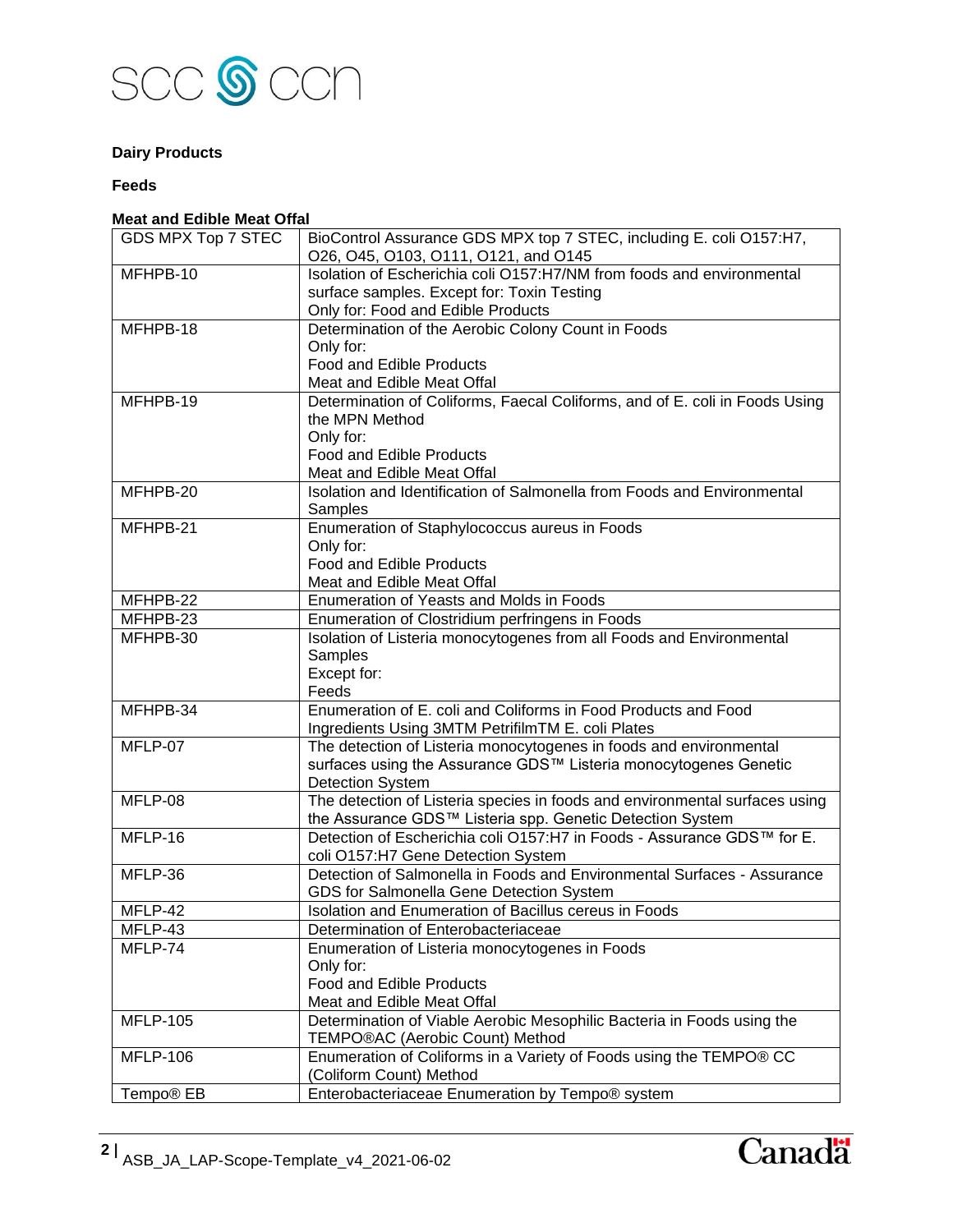

| <b>MFLP-107</b>         | Enumeration of Escherichia coli in a Variety of Foods using the TEMPO®<br>EC (E. Coli Count) Method                                                                    |
|-------------------------|------------------------------------------------------------------------------------------------------------------------------------------------------------------------|
| Tempo <sup>®</sup> LAB  | Lactic Acid Bacteria Enumeration by Tempo® system                                                                                                                      |
| Tempo <sup>®</sup> STA  | Coagulase positive Staphylococcus aureus Enumeration by Tempo®<br>system                                                                                               |
| <b>MFLP-108</b>         | Enumeration of Yeasts and Molds in a Variety of Foods using the TEMPO®<br>YM (Yeasts/Molds Count) Method                                                               |
| <b>USDA-FSIS MLG 4</b>  | Isolation and Identification of Salmonella from Meat, Poultry and Egg<br><b>Products</b><br>Only for:<br><b>Food and Edible Products</b><br>Meat and Edible Meat Offal |
| <b>USDA-FSIS MLG 41</b> | Isolation, Identification, and Enumeration of Campylobacter jejuni/coli/lari<br>from Poultry Rinse, Sponge and Raw Product Samples                                     |

#### Seafood

| <b>UUUIUUU</b>                             |                                                           |
|--------------------------------------------|-----------------------------------------------------------|
| ົົ່<br>۱Λ<br>AM.<br>∵⊣ر<br>$\cdot$ .<br>◡… | 1.11<br>olvtıcus<br>- - -<br>Vibi<br>ГIС<br>paranaen<br>ш |
|                                            |                                                           |

### **Allergens**

| Aflatoxin Veratox®-CD<br>8030 | Aflatoxin by Veratox CD-ELISA                     |
|-------------------------------|---------------------------------------------------|
| Almond Veratox® 8440          | <b>Almond Quantitative S-Elisa Test</b>           |
| Egg Veratox <sup>®</sup> 8450 | Egg Quantitative S-Elisa Test                     |
| Gluten Veratox® 8511          | <b>Gluten R5 Quantitative S-Elisa Test</b>        |
| Milk Veratox® 8470            | Milk Quantitative S-Elisa Test                    |
| Multi-Treenut Reveal®         | Multi-T+reenut Qualitative Test in Environmentals |
| 8555                          |                                                   |
| Ochratoxin Veratox®-          | Ochratoxin by Veratox CD-ELISA                    |
| CD 8610                       |                                                   |
| Peanut Veratox® 8430          | Peanut Quantitative S-Elisa Test                  |
| Soy Veratox <sup>®</sup> 84   | Soy Quantitative S-Elisa Test                     |

### **ENVIRONMENTAL AND OCCUPATIONAL HEALTH AND SAFETY**

### **Environmental:**

### **Water (Microbiology)**

| SMEWW 9215B        | Heterotrophic Plate Count in Water by Pour Plate                           |
|--------------------|----------------------------------------------------------------------------|
| <b>SMEWW 9215D</b> | Heterotrophic Plate Count in Water by Membrane Filtration                  |
| <b>SMEWW 9221</b>  | Enumeration of Coliforms, Fecal Coliforms and E. coli in Water by the Most |
|                    | Probable Number Technique                                                  |
| <b>SMEWW 9222</b>  | Total and Fecal Coliform and E. coli in Water by Membrane Filtration       |

Number of Scope Listings: 40